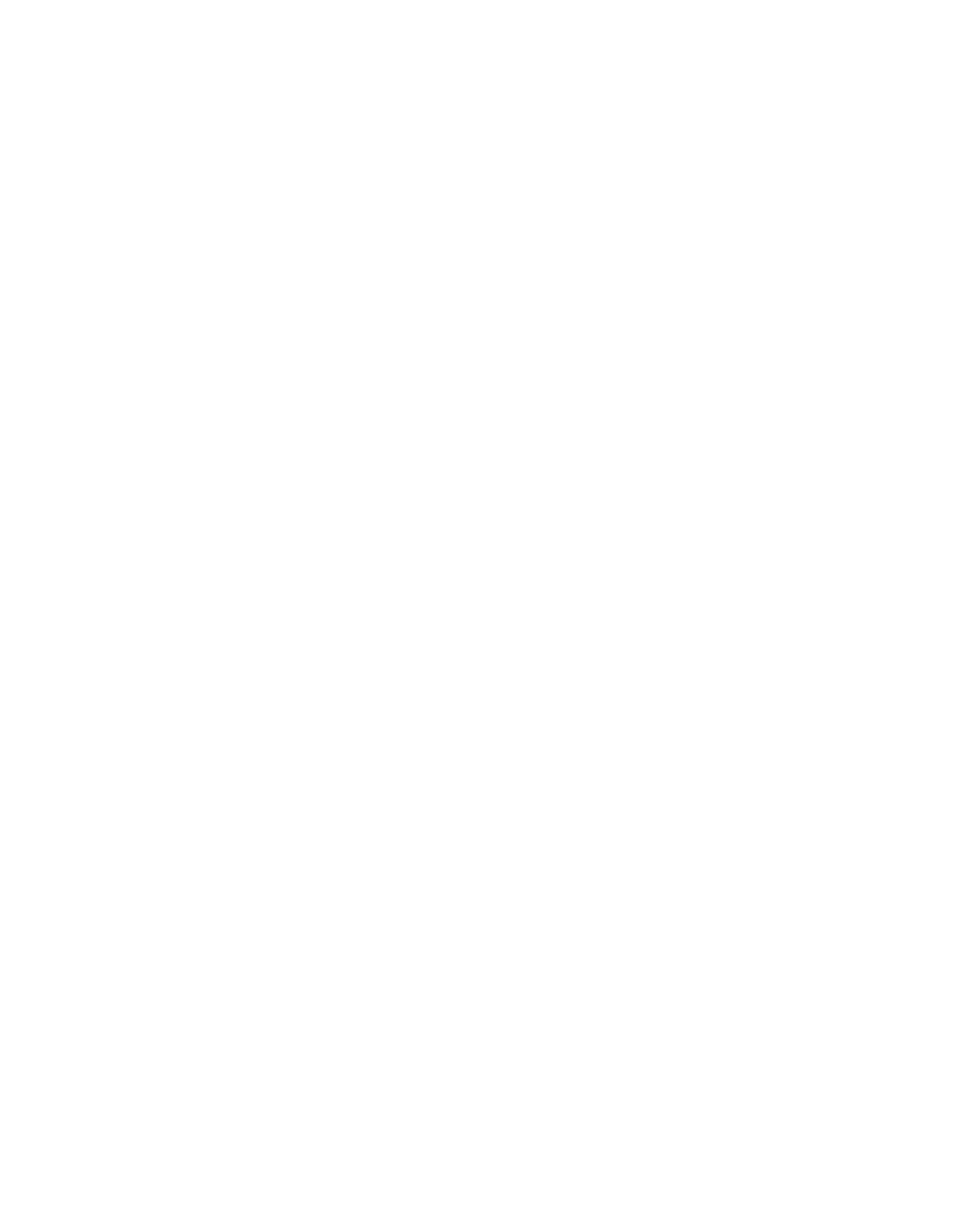# <span id="page-2-0"></span>**1101 INTRODUCTION**

This MANUAL defines hydraulic structures as structures that control storm runoff during a condition of rapid directional change or rapid acceleration or deceleration of velocity. These structures include drop structures, check structures, rundowns and energy dissipators for pipe outfalls, and raw water ditch crossings. Culverts, bridges, weirs, and channel bends also cause rapid changes in velocity, but these are discussed in other sections of this MANUAL.

Because each hydraulic structure is site specific, the criteria in this section are somewhat generalized. The design of channel drops, checks, and rundowns within the Denver and Boulder metropolitan areas has evolved considerably over the last few decades due to performance evaluations and maintenance concerns. It is reasonable to assume that the design of these structures will continue to be refined over time. This section relies heavily on design guidance in the USDCM (UDFCD, 2016) so that Boulder County can benefit from the ongoing performance evaluations of recently constructed channel drops, checks, and rundowns.

This section will also include discussion on aspects of design that are often neglected, but play an important role in the overall function and lifespan of a structure. These include safety, access, and environmental considerations. Coordinating with the County Engineer is strongly encouraged when planning and designing hydraulic structures.

# **1102 SLOPING DROP STRUCTURES**

The design, specifications, and criteria for all sloping drop structures within Boulder County shall be in accordance with the most recent version of the USDCM. All sloping drops shall be grouted sloping boulder (GSB) drops unless a Design Exception is granted for the use of sculpted concrete where specific aesthetic concerns may justify its use. Construction quality control and oversight is a key component to the successful installation of any drop structure. Care should be taken during construction to ensure that the drop is constructed in strict accordance with the design plans and specifications. Minor modifications to the design of GSB drops may be incorporated to allow for fish passage and to minimize impacts to macroinvertebrates, especially on perennial streams, with the approval of the County Engineer, which is discussed more at the end of this section.

# **1103 VERTICAL DROP STRUCTURES**

Vertical drop structures are generally discouraged because they can cause dangerous hydraulic conditions and require extensive maintenance. Vertical drop structures should not be used on a channel where fish passage is a concern or where the design flow exceeds 500 cfs or a unit discharge of 35 cfs per foot (cfs/ft). These structures may be acceptable in locations where the drop footprint needs to be minimized and where there is a very low chance of access by minors. If a vertical drop structure is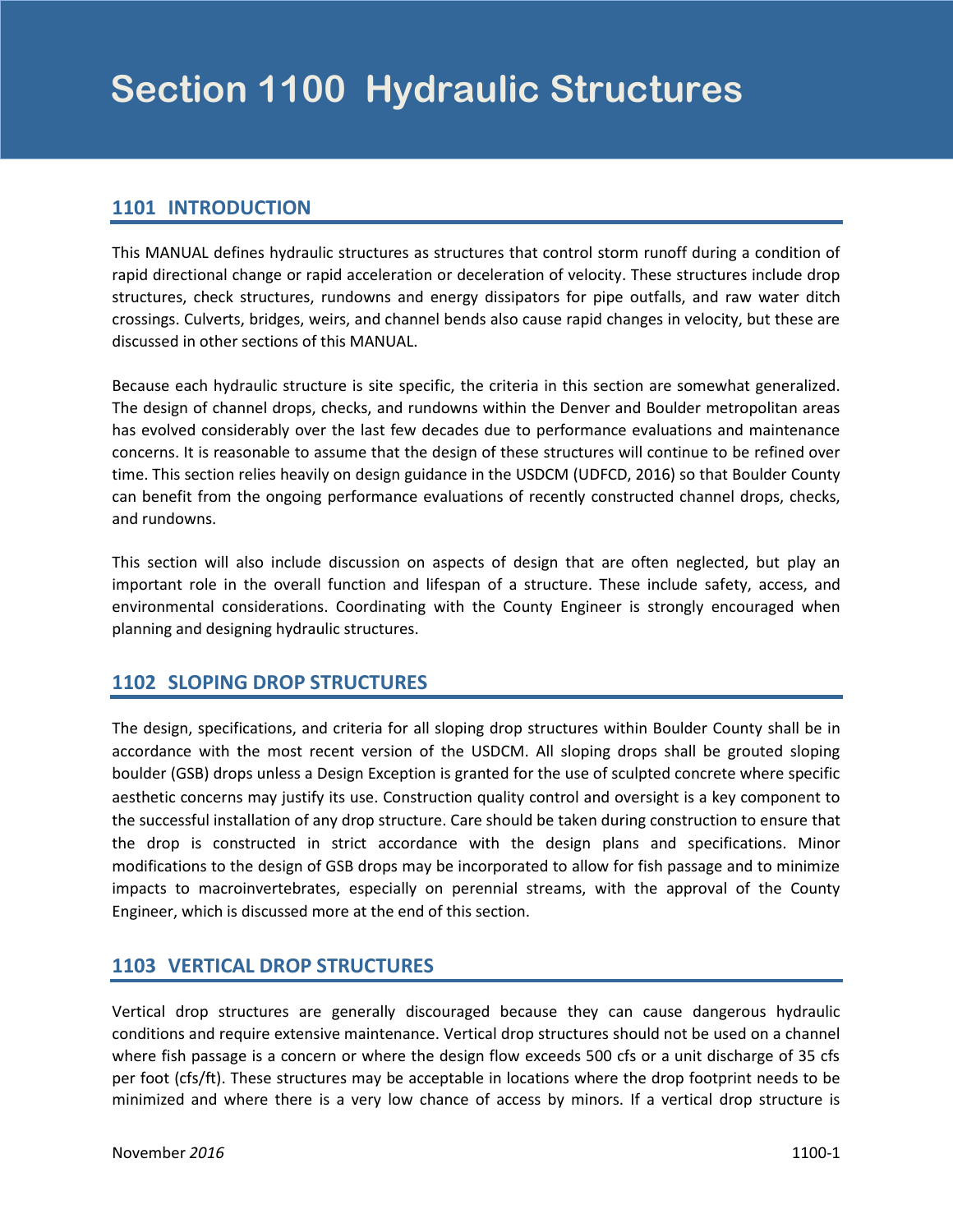<span id="page-3-0"></span>allowed, the net drop structure height should be limited to 2 feet. A stilling basin 1 foot deep should be constructed immediately downstream of the crest. The design procedure for a vertical drop structure can be found in *Open Channel Hydraulics* (Chow, 1959) for a straight drop spillway. This procedure is also provided for reference in the USDCM.

#### **1104 LOW FLOW DROP STRUCTURES AND CHECK STRUCTURES**

Low flow drop structures and check structures may be used when a channel has not yet experienced significant erosion and degradation, but is anticipated to degrade in the future. The criteria and design guidance in the USDCM may be used for low flow drop structures and check structures on major drainageways.

Where roadside ditches require check structures to maintain their stability, a lesser degree of protection is needed, as the forces associated with flows in roadside ditches are considerably less than those in a major drainageway. Figure 1100-1 is a schematic of a roadside ditch check that may be used in the county. Roadside ditch checks can be used to flatten proposed ditch slopes or where erosion is already apparent in a retrofit scenario.



**Figure 1100-1.** Schematic Roadside Ditch Check Structure.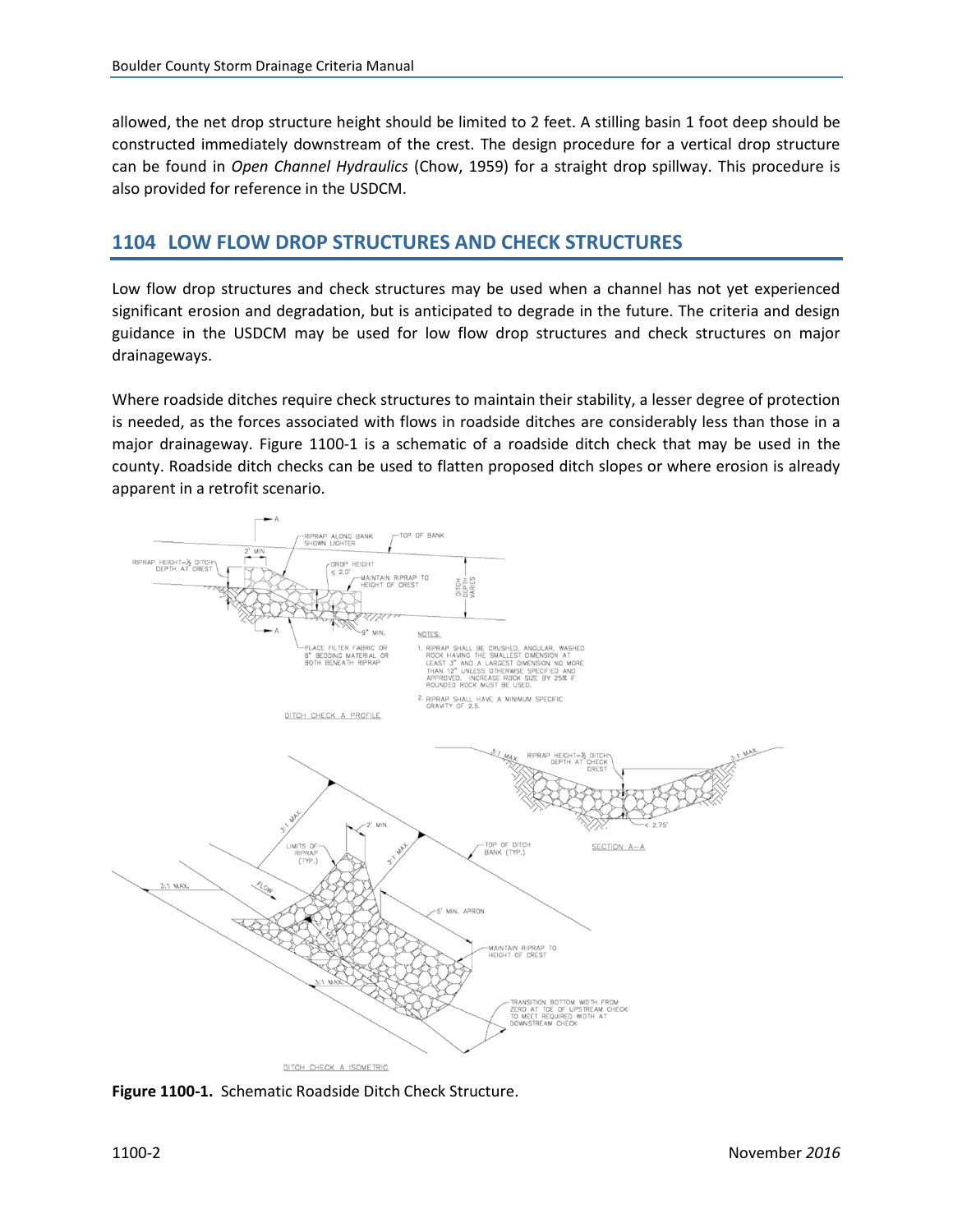#### <span id="page-4-0"></span>**1105 CULVERT RUNDOWNS**

When a culvert or storm drain discharges above a channel invert, a riprap rundown has historically been constructed to convey the water from the pipe outlet to the channel invert. Culvert rundown installations have a very high rate of failure and are not permitted in Boulder County without a Design Exception. If the culvert or storm drain cannot be designed to discharge within 1 foot of the channel invert, a pipe should be used to convey flows to just above the channel invert. Appropriate energy dissipation in the form of a riprap apron, low tailwater basin, or Type VI stilling basin should be used at the pipe outlet to prevent erosion at the pipe outlet.

# **1106 ENERGY DISSIPATORS**

Energy dissipators are required at channel drops when the unit discharge exceeds 35 cfs/ft and at the outlet of culverts or storm sewers when the velocity exceeds 16 fps. The USBR Type III and USBR Type IX energy dissipators are approved for use in Boulder County for spillways and channels, and the USBR Type VI is approved for pipe outlets. Comprehensive design guidance for each of these structures can be found in the *Hydraulic Design of Stilling Basins and Energy Dissipators* (USBR, 1987) and is included in HEC-14 (Thompson and Kilgore, 2006). Figure 1100-2 is a photograph of a Type VI impact basin in Colorado.



**Figure 1100-2.** Example of a USBR Type VI Impact Stilling Basin (CDOT, 2004).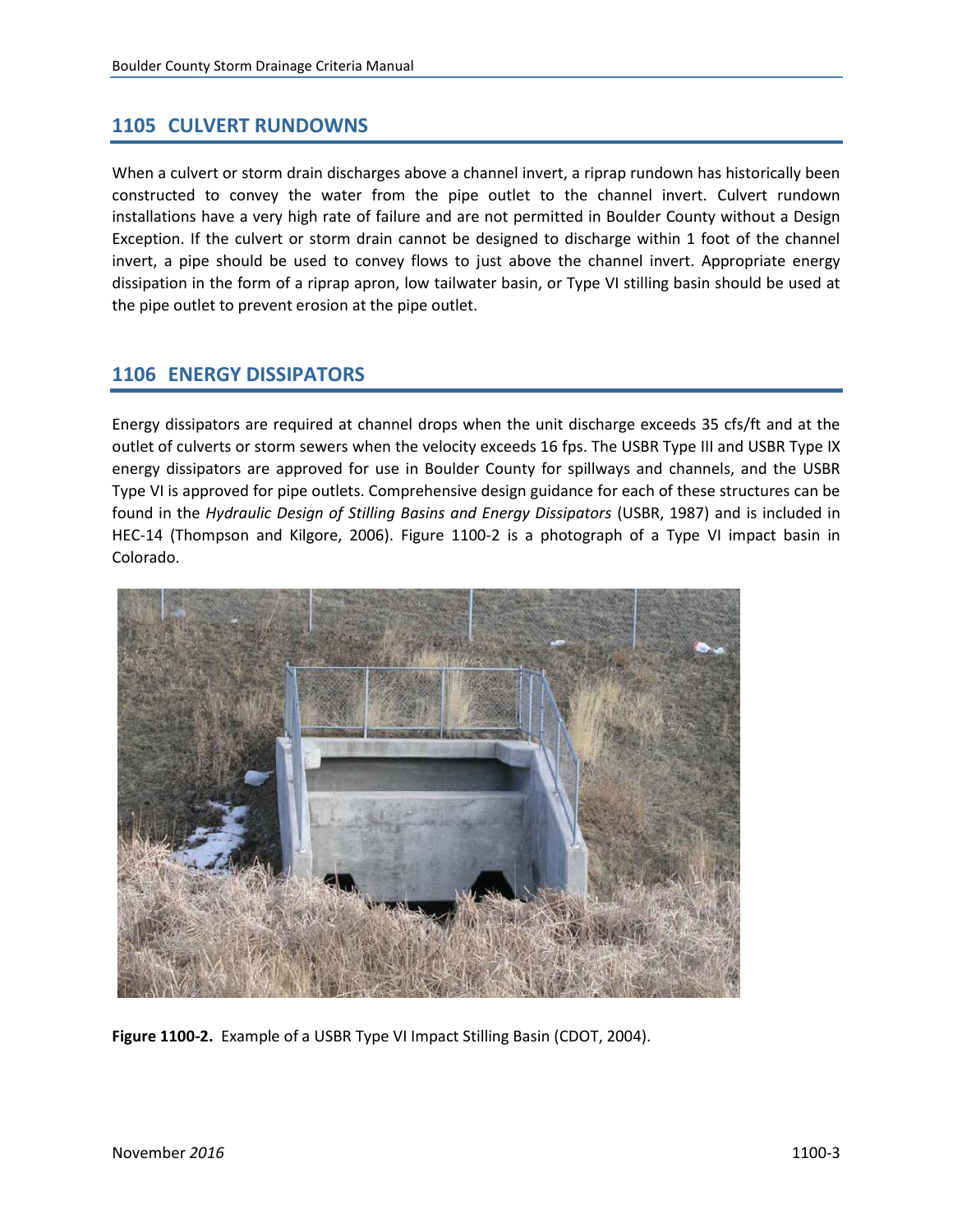### <span id="page-5-0"></span>**1107 RAW WATER DITCH CROSSINGS**

A structure shall be constructed at all raw water ditch crossings to separate peak storm runoff from irrigation and other raw water delivery flows unless otherwise permitted. Three types of structures are recognized to achieve this requirement.

- 1. Type 1 structures result in complete separation of storm flows and raw water flows. This type of control is often used for smaller ditches or where intermingling of storm and raw water flows would cause water quality concerns. Type I structures are typically an irrigation flume crossing of a gulch or a pipe to convey storm flows under the ditch.
- 2. Type 2 structures discharge storm flows into the raw water ditch and then release excess flows into the drainageway downstream via a formal control structure. This type of control is often used where the ditch has water rights on the stream in question, in which case not all storm flows may need to be returned to the drainageway. This type of control could also be used where the ditch does not have water rights on the stream in question, in which case all storm flows would have to be returned to the drainageway. In this latter case, the type of structure required may be very difficult to design and operate to meet all regulatory requirements. The requirements for this type of structure may be less expensive than complete flow separation, especially for larger drainageways.
- 3. Type 3 structures discharge runoff into the raw water ditch without returning the runoff peak back to the drainageway. This type of structure requires a thorough analysis of the ditch capacity and the storm runoff peaks and volumes and may require a detention pond to reduce the runoff to what the ditch is capable of conveying.

A typical ditch crossing does not exist because each raw water ditch crossing a drainageway will have its own unique design and requirements. When a raw water ditch crossing structure is required, the applicant shall meet with the County Engineer and the ditch owner(s) to develop specific design requirements for the structure, and shall obtain written approval of the design from the raw water ditch owner(s).

#### **1108 ACCESS, SAFETY, AND ENVIRONMENTAL IMPACT**

Drop structures are constructed to dissipate the erosive forces of water at specific locations to limit those forces in the rest of the channel. The focus is traditionally on the hydraulic design of the structure, but other considerations play an important role in how the structure will interact with other aspects of its surroundings besides simply the physical force of the water.

Maintenance access must be provided to each drop structure constructed in Boulder County. Routine inspection and maintenance will ensure the structure is performing as it should and could catch any structure failures early enough to prevent more expensive rehabilitation. The county should be consulted early in the design process to identify maintenance access requirements.